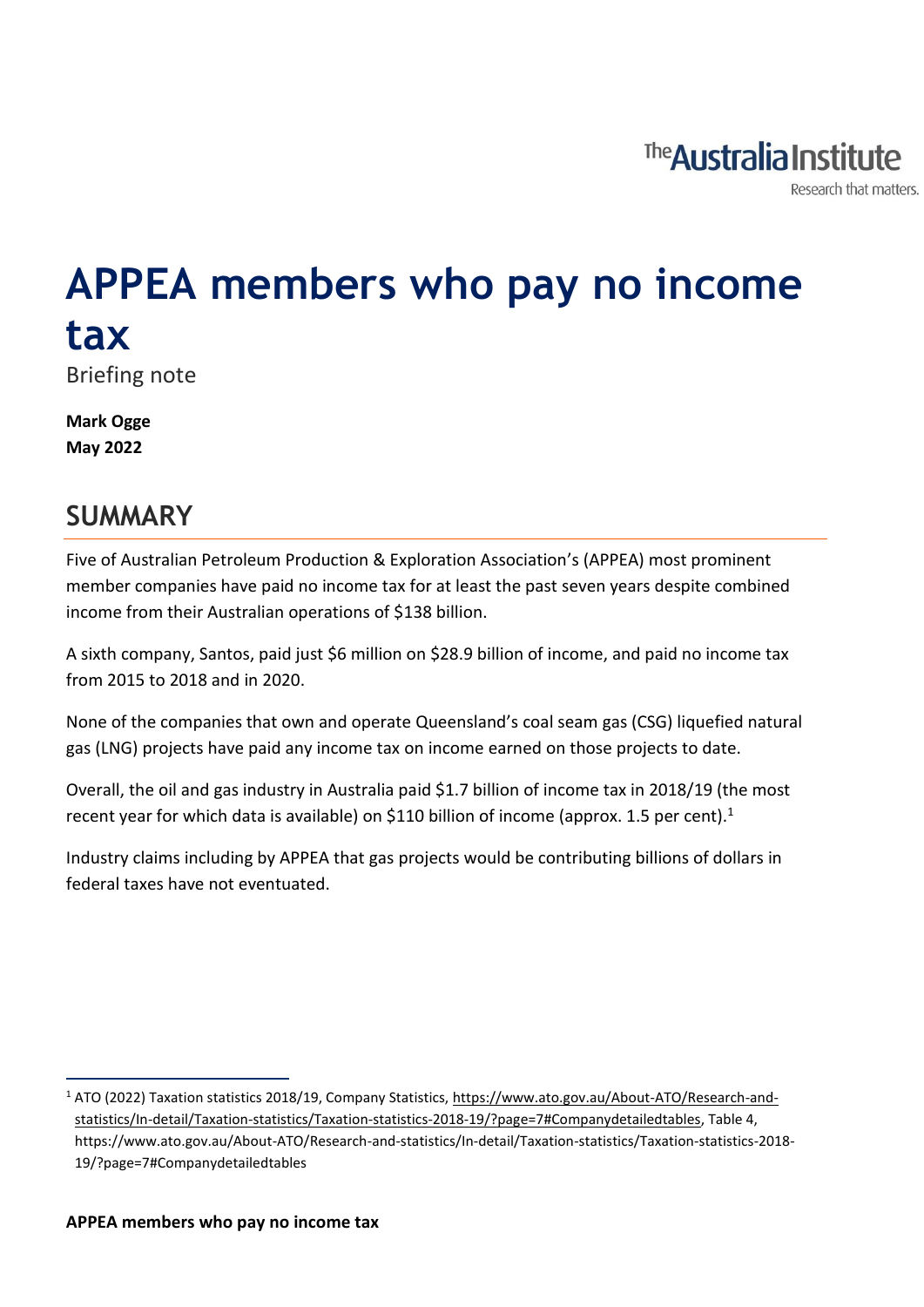# **DATA**

The Australia Institute has used corporate tax transparency data published by the Australian Taxation office (ATO). A summary of the annual income and income tax paid by those companies for the period the ATO has published this data is shown in Tables 1 and 2 below.

#### **Table 1: Income and income tax of selected APPEA member companies 2014-2020**

| <b>Selected APPEA member</b><br>companies | <b>Total income, 2014-2020</b><br>$(5 million)$ | Income tax paid, 2014-2020<br>$(5 million)$                                                                          |
|-------------------------------------------|-------------------------------------------------|----------------------------------------------------------------------------------------------------------------------|
|                                           |                                                 |                                                                                                                      |
| <b>Arrow Energy</b>                       |                                                 |                                                                                                                      |
| <b>APLNG</b>                              |                                                 |                                                                                                                      |
| <b>Chevron</b>                            | 137,955                                         | 6                                                                                                                    |
| <b>ExxonMobil</b>                         |                                                 |                                                                                                                      |
| <b>Santos Ltd</b>                         |                                                 |                                                                                                                      |
| <b>Senex</b>                              |                                                 |                                                                                                                      |
|                                           |                                                 | Source: ATO (10 December 2021) Corporate tax transparency, https://www.ato.gov.au/business/large-business/corporate- |

[tax-transparency/](https://www.ato.gov.au/business/large-business/corporate-tax-transparency/)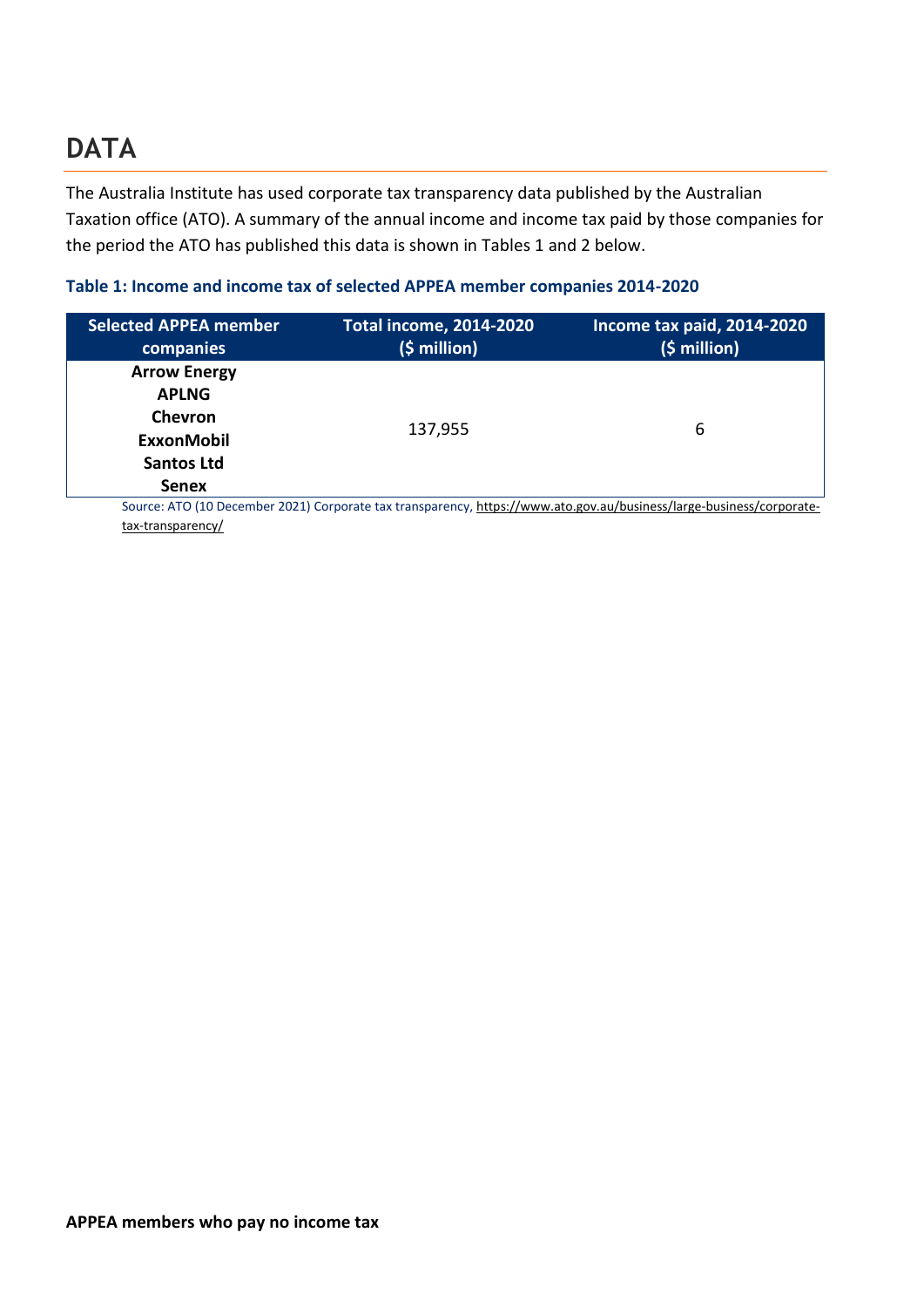|                   | <b>Income</b><br>2014 | <b>Income</b><br>tax<br>2014 | <b>Income</b><br>2015 | Income<br>tax<br>2015 | Income<br>2016 | <b>Income</b><br>tax<br>2016 | Income<br>2017           | Income<br>tax<br>2017    | Income<br>2018 | <b>Income</b><br>tax<br>2018 | <b>Income</b><br>2019 | <b>Income</b><br>tax<br>2019 | Income<br>2020 | <b>Income</b><br>tax<br>2020 | <b>Total</b><br>income | <b>Total</b><br>Income<br>tax |
|-------------------|-----------------------|------------------------------|-----------------------|-----------------------|----------------|------------------------------|--------------------------|--------------------------|----------------|------------------------------|-----------------------|------------------------------|----------------|------------------------------|------------------------|-------------------------------|
|                   | \$m                   | \$m\$                        | \$m\$                 | $\mathsf{Sm}$         | \$m\$          | \$m                          | \$m                      | \$m                      | \$m            | \$m                          | \$m\$                 | $\mathsf{Sm}$                | $\mathsf{S}$ m | $\mathsf{Sm}$                | \$m                    | \$m\$                         |
| <b>Arrow</b>      | 293                   | $\mathbf{0}$                 | 208                   | $\mathbf{0}$          | 207            | $\mathbf 0$                  | 231                      | $\mathbf{0}$             | 617            | $\mathbf 0$                  | 338                   | 0                            |                | $\overline{\phantom{a}}$     | 1,894                  | $\mathbf{0}$                  |
| <b>APLNG</b>      | 481                   | $\mathbf{0}$                 | 415                   | $\mathbf{0}$          | 912            | $\mathbf 0$                  | 3,583                    | $\mathbf{0}$             | 635            | $\mathbf 0$                  | 7,207                 | 0                            | 6,979          | 0                            | 20,212                 | $\mathbf{0}$                  |
| Chevron           | 3,032                 | $\mathbf{0}$                 | 3,088                 | $\mathbf{0}$          | 2,142          | $\mathbf{0}$                 | 2,239                    | $\mathbf{0}$             | 5,274          | $\mathbf{0}$                 | 11,986                | 0                            | 15,934         | $\mathbf 0$                  | 43,695                 | $\mathbf{0}$                  |
| <b>ExxonMobil</b> | 9,617                 | $\mathbf{0}$                 | 8,464                 | $\mathbf{0}$          | 6,729          | $\mathbf 0$                  | 8,361                    | $\mathbf{0}$             | 9,234          | $\mathbf 0$                  | 13,293                | 0                            | 15,550         | $\overline{0}$               | 71,248                 | $\mathbf{0}$                  |
| <b>Santos Ltd</b> | 4,357                 | 3                            | 3,389                 | $\mathbf{0}$          | 3,476          | $\mathbf{0}$                 | 3,715                    | $\mathbf{0}$             | 3,498          | $\mathbf{0}$                 | 5,322                 | 3                            | 5,014          | $\mathbf{0}$                 | 28,771                 | 6                             |
| <b>Senex</b>      | 220                   | $\mathbf{0}$                 | 154                   | $\mathbf{0}$          | 143            | $\mathbf 0$                  | $\overline{\phantom{a}}$ | $\overline{\phantom{a}}$ | 123            | $\mathbf 0$                  | 141                   | 0                            | 125            | 0                            | 906                    | $\mathbf{0}$                  |
| <b>Total</b>      | 18,000                | 3                            | 15,718                | $\mathbf{0}$          | 13,609         | $\mathbf{0}$                 | 18,129                   | $\mathbf{0}$             | 19,381         | $\mathbf{0}$                 | 38,287                | $\overline{\mathbf{3}}$      | 43,602         | $\mathbf 0$                  | 166,726                | 6                             |

The Australia Institute Research that matters.

> Source: ATO (2022) Taxation statistics 2018/19, Company Statistics, [https://www.ato.gov.au/About-ATO/Research-and-statistics/In-detail/Taxation](https://www.ato.gov.au/About-ATO/Research-and-statistics/In-detail/Taxation-statistics/Taxation-statistics-2018-19/?page=7#Companydetailedtables)[statistics/Taxation-statistics-2018-19/?page=7#Companydetailedtables,](https://www.ato.gov.au/About-ATO/Research-and-statistics/In-detail/Taxation-statistics/Taxation-statistics-2018-19/?page=7#Companydetailedtables) Table 4[, https://www.ato.gov.au/About-ATO/Research-and-statistics/In](https://www.ato.gov.au/About-ATO/Research-and-statistics/In-detail/Taxation-statistics/Taxation-statistics-2018-19/?page=7#Companydetailedtables)[detail/Taxation-statistics/Taxation-statistics-2018-19/?page=7#Companydetailedtables](https://www.ato.gov.au/About-ATO/Research-and-statistics/In-detail/Taxation-statistics/Taxation-statistics-2018-19/?page=7#Companydetailedtables)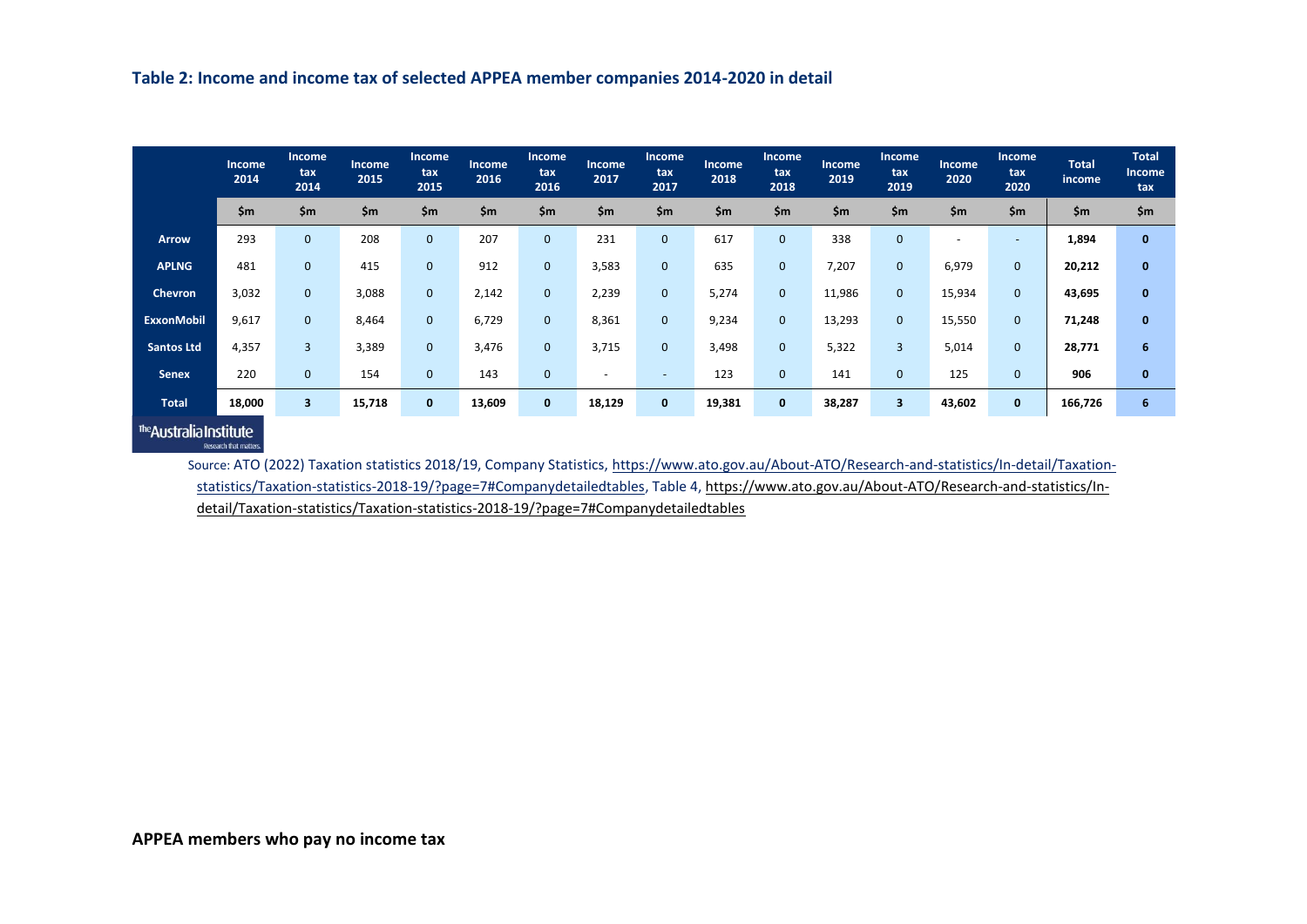The lack of income tax paid contrasts with claims made by the industry when these companies were seeking approval for their projects

### **APPEA estimates of Commonwealth income tax revenue from Queensland coal seam gas LNG**

In 2012 APPEA commissioned and published a report on the 'economic significance' of Coal Seam Gas (CSG) development in Queensland estimating that \$85 billion in Commonwealth Government income taxes would be paid over the life of the projects. The report includes a breakdown of these taxes by year.<sup>2</sup>

However, except for \$3 million paid by Santos in 2018, none of the companies involved in Queensland CSG LNG projects have paid income tax since LNG export began in 2015.<sup>3</sup> Onshore gas projects in Australia are not subject to the other significant potential tax on oil and gas companies, the Petroleum Resource Rent Tax (PRRT).

There are three CSG LNG export projects in Queensland:

- 1. **Australia Pacific LNG (APLNG)** a joint venture between Origin (37.5 per cent), ConocoPhillips (37.5 per cent) and Sinopec (25 per cent). $4$
- 2. **Gladstone LNG** a joint venture between Santos (30 per cent), Petronas (27.5 per cent), Total (27.5 per cent) and Kogas (15 per cent). $5$
- 3. **Queensland Gas Company (QGC)** owned by Shell.<sup>6</sup>

Add to that the Arrow Energy project which produces CSG for the domestic market and for export and is owned by Shell and PetroChina (a subsidiary of CNPC).<sup>7</sup>

APLNG and Arrow are presented as single entities in the ATO data, and neither have paid any income tax since 2014 when the reporting began. Santos has paid no income tax since the commencement of GLNG in 2015 except for 2018 when it paid \$3 million. That \$3 million is not necessarily on income from GLNG, as Santos has several major oil and gas projects in Australia. Santos's joint venture partners in GLNG, Petronas, Total and Kogas paid no income tax in the years included in the ATO data. Shell also has many oil, gas and petroleum interests in Australia, and the

<sup>&</sup>lt;sup>2</sup> ACIL Tasman (June 2012) Economic significance of Coal Seam Gas in Queensland Final Report, (p.197) https://www.appea.com.au/wp-content/uploads/2013/05/120606\_ACIL-qld-csg-final-report.pdf

<sup>&</sup>lt;sup>3</sup> ABC Rural (6 January 2015) First shipment of natural gas leaves Gladstone in Queensland bound for Asia,

https://www.abc.net.au/news/rural/2015-01-06/first-lng-from-csg-ship-leaves-queensland/6002446

<sup>4</sup> Asia Pacific LNG (2022) Who we are, https://aplng.com.au/who-we-are/

<sup>5</sup> Petronas (2022) Our Global Portfolio of LNG Facilities, https://www.petronas.com/our-business/gas-business/aboutliquefied-natural-gas

<sup>6</sup> Shell (2022) Shell's QGC business, https://www.shell.com.au/about-us/projects-and-locations/qgc.html

 $7$  Arrow Energy (2022) What we do, https://www.arrowenergy.com.au/about-us/our-operations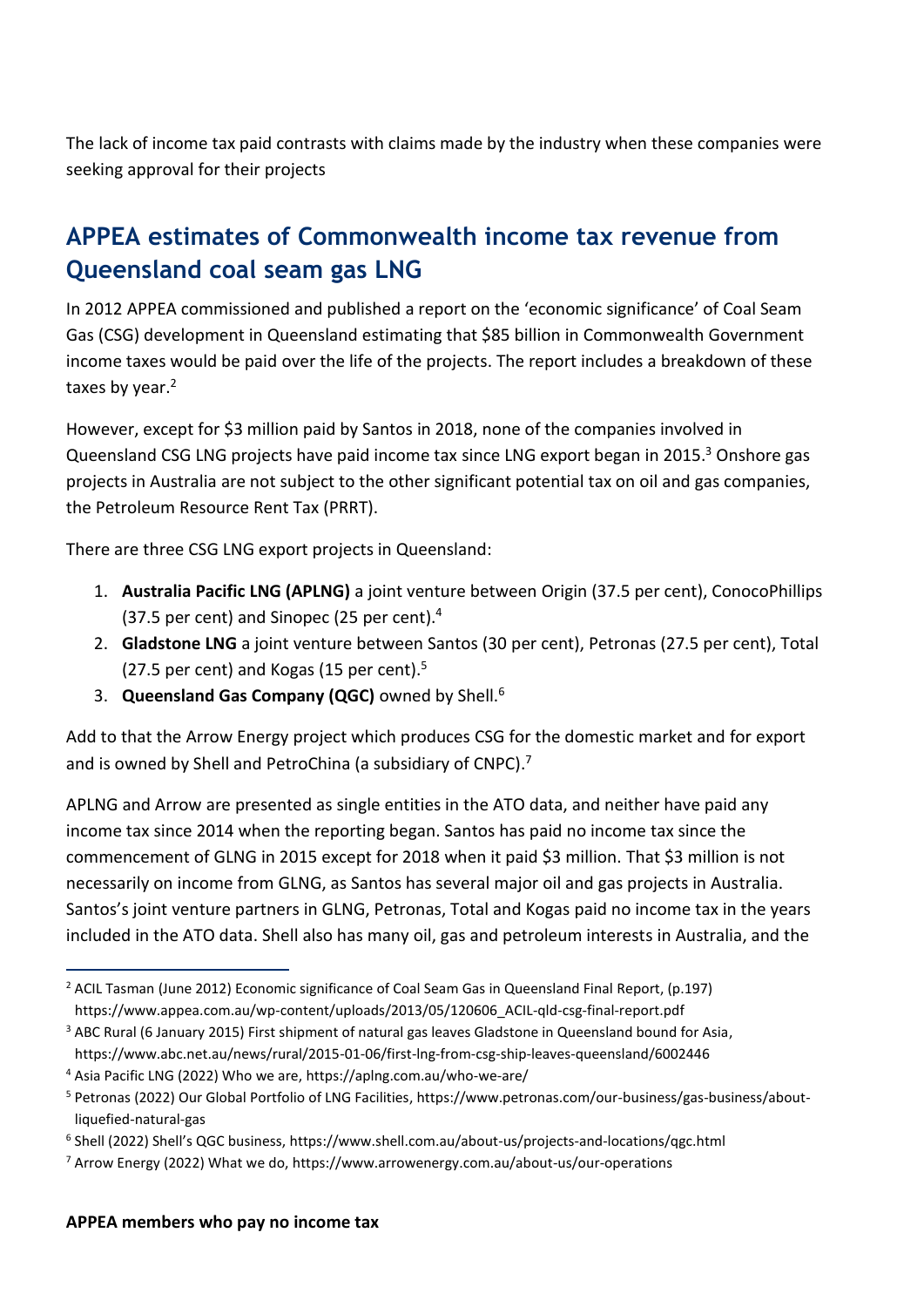ATO data does not disaggregate the tax paid for their QGC project. However, Shell have paid no income tax since it purchased QGC from BG Group in 2016. Prior to that, BG Group paid no income tax on the project.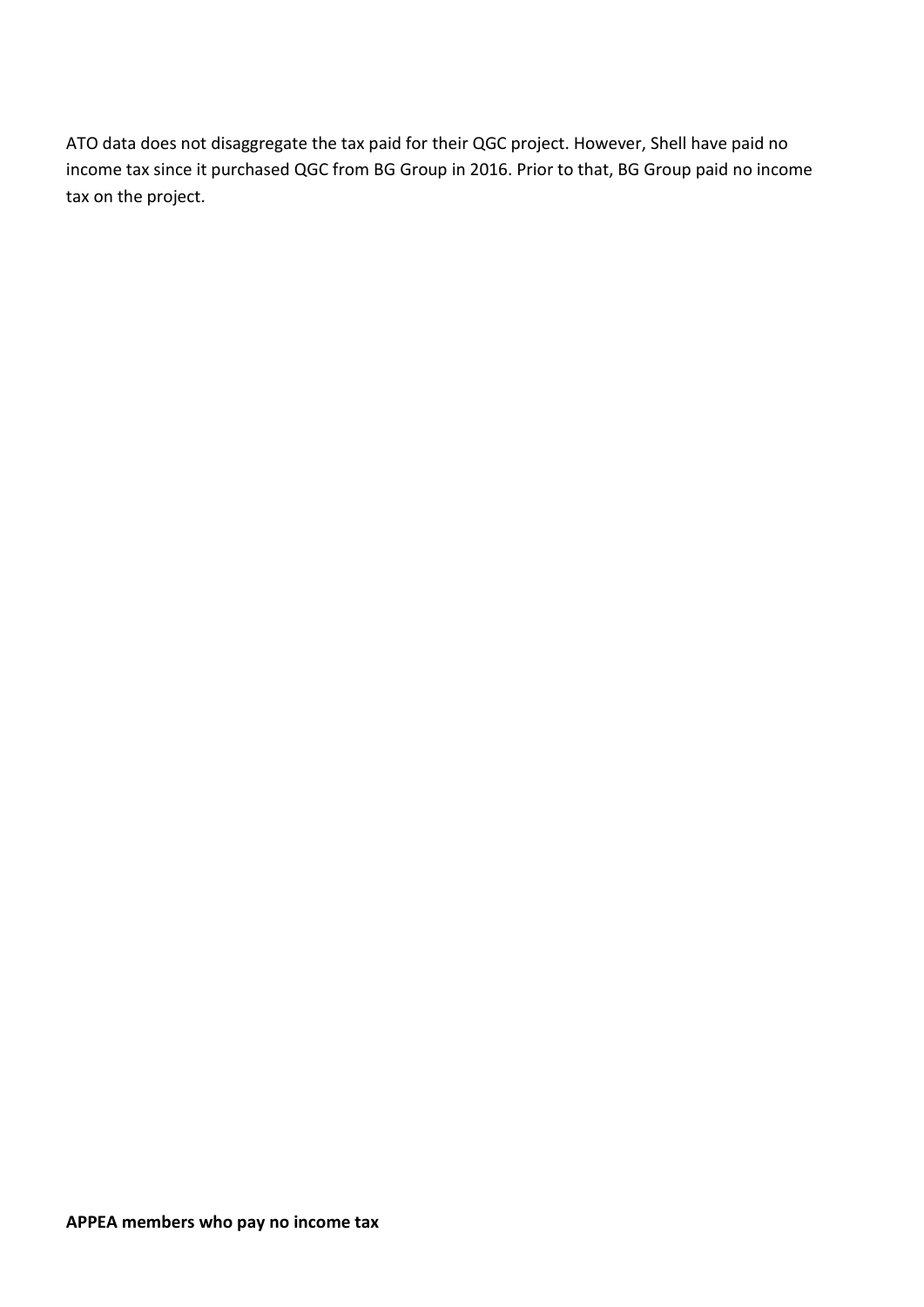**Table 3: APPEA estimate of federal tax revenue from Queensland CSG LNG projects compared to actual.**

| Year         | <b>APPEA</b><br>estimate <sup>8</sup> | <b>Arrow</b><br>(Shell/<br>PetroChina) <sup>9</sup> | <b>Shell</b><br>(Acquired<br><b>QGC from</b><br><b>BG</b> group<br>in 2016) | <b>BG Group</b><br>(Owners<br><b>QGC prior</b><br>to Shell<br>acquisition<br>in 2016) | <b>APLNG (Origin/</b><br>ConocoPhillips/<br>Sinopec) <sup>10</sup> | <b>Santos</b><br><b>Operators</b><br>and 20%<br>share of<br>GLNG) | <b>Petronas</b><br>(27.5%<br>share of<br>GLNG) | <b>TotalEnergies</b><br><b>Australia</b><br>(25 per cent<br>share of<br>GLNG) | <b>Kogas</b><br>(15%<br>share of<br>GLNG) |
|--------------|---------------------------------------|-----------------------------------------------------|-----------------------------------------------------------------------------|---------------------------------------------------------------------------------------|--------------------------------------------------------------------|-------------------------------------------------------------------|------------------------------------------------|-------------------------------------------------------------------------------|-------------------------------------------|
|              | \$ million                            | \$ million                                          | \$ million                                                                  | $$$ million                                                                           | \$ million                                                         | \$ million                                                        | $$$ million                                    | \$ million                                                                    | \$ million                                |
| 2014         | 400                                   | 0                                                   | N/A                                                                         | 0                                                                                     | 0                                                                  | 0                                                                 | N/A                                            | N/A                                                                           | N/A                                       |
| 2015         | 800                                   | 0                                                   | N/A                                                                         | 0                                                                                     | 0                                                                  | 0                                                                 | N/A                                            | N/A                                                                           | N/A                                       |
| 2016         | 1,600                                 | 0                                                   | 0                                                                           | N/A                                                                                   | 0                                                                  | 0                                                                 | N/A                                            | N/A                                                                           | N/A                                       |
| 2017         | 2,000                                 | 0                                                   | 0                                                                           | N/A                                                                                   | $\mathsf{O}$                                                       | 0                                                                 | 0                                              | 0                                                                             | N/A                                       |
| 2018         | 2,000                                 | 0                                                   | 0                                                                           | N/A                                                                                   | 0                                                                  | 0                                                                 | 0                                              | 0                                                                             | $\mathbf 0$                               |
| 2019         | 2,200                                 | 0                                                   | 0                                                                           | N/A                                                                                   | 0                                                                  | 3                                                                 | 0                                              | $\Omega$                                                                      | $\mathbf 0$                               |
| 2020         | 2,200                                 | 0                                                   | 0                                                                           | N/A                                                                                   | 0                                                                  | $\Omega$                                                          | 0                                              | $\Omega$                                                                      | $\mathbf 0$                               |
| <b>Total</b> | 11,200                                | 0                                                   | 0                                                                           | 0                                                                                     | 0                                                                  | 0                                                                 | 0                                              | 0                                                                             | $\mathbf 0$                               |

<sup>the</sup>Australia Institute **Research that matte** 

Source: Australian Petroleum Production & Exploration Association (2012) *Economic significance of Coal Seam Gas in Queensland*[, https://www.appea.com.au/wp](https://www.appea.com.au/wp-content/uploads/2013/05/120606_ACIL-qld-csg-final-report.pdf)[content/uploads/2013/05/120606\\_ACIL-qld-csg-final-report.pdf,](https://www.appea.com.au/wp-content/uploads/2013/05/120606_ACIL-qld-csg-final-report.pdf) Australian Taxation Office (2022) *Corporate Tax Transparency*[, https://data.gov.au/dataset/ds-dga](https://data.gov.au/dataset/ds-dga-c2524c87-cea4-4636-acac-599a82048a26/details)[c2524c87-cea4-4636-acac-599a82048a26/details](https://data.gov.au/dataset/ds-dga-c2524c87-cea4-4636-acac-599a82048a26/details)

<sup>8</sup> Australian Petroleum Production & Exploration Association (2012) *Economic significance of Coal Seam Gas in Queensland*, https://www.appea.com.au/wpcontent/uploads/2013/05/120606\_ACIL-qld-csg-final-report.pdf

<sup>9</sup> Australian Taxation Office (2022) *Corporate Tax Transparency*, <https://data.gov.au/dataset/ds-dga-c2524c87-cea4-4636-acac-599a82048a26/details>

<sup>10</sup> Australian Taxation Office (2022) *Corporate Tax Transparency*,<https://data.gov.au/dataset/ds-dga-c2524c87-cea4-4636-acac-599a82048a26/details>

**APPEA members who pay no income tax**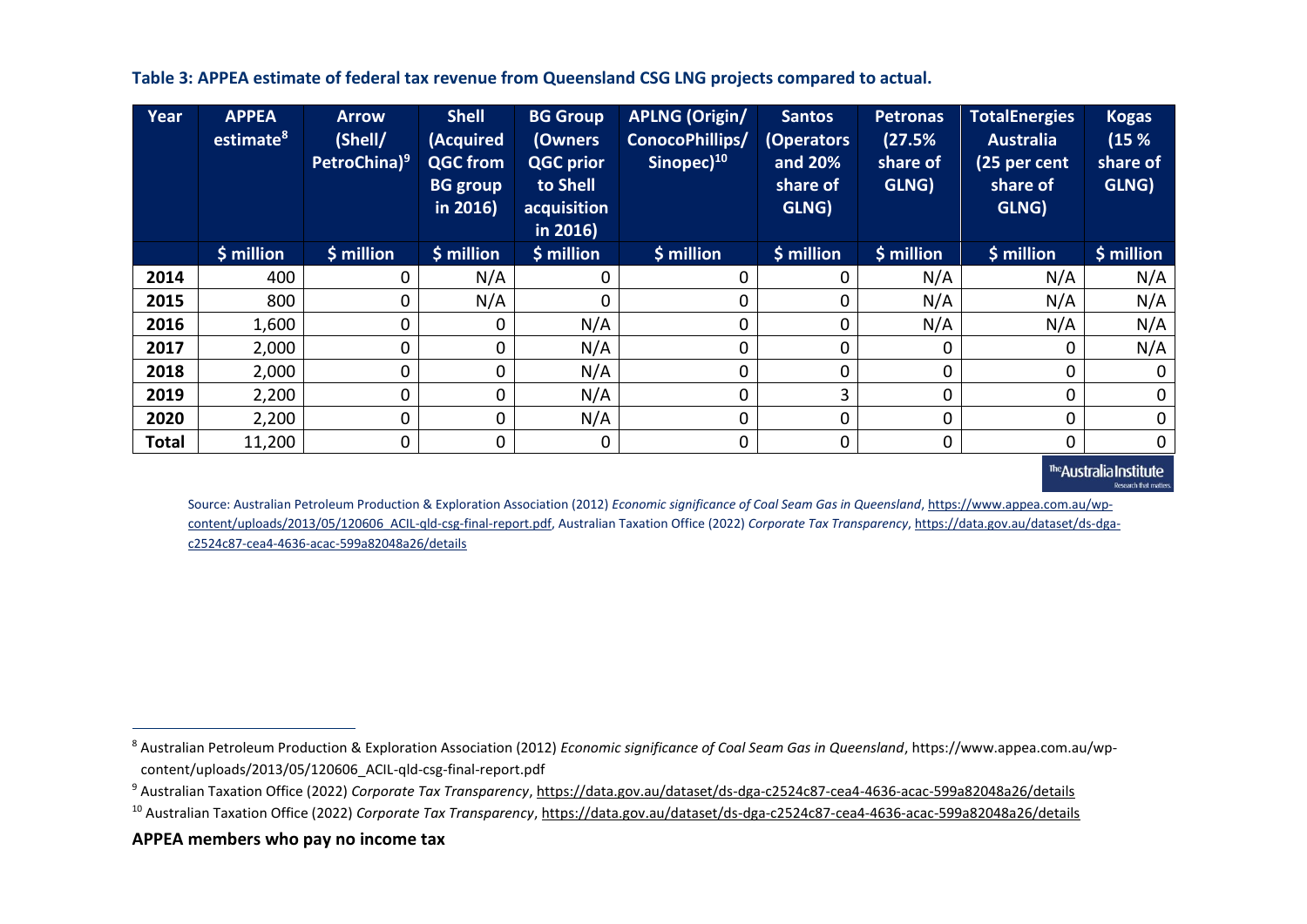### **Chevron**

In 2015 Chevron published a report commissioned from ACIL Allen that claimed its Gorgon and Wheatstone projects would contribute \$110 billion to state and federal government revenue between 2009 and 2040. A chart, shown in Figure 2 below, shows Chevron's "direct taxation and royalty estimates" by tax, broken down into federal and state taxes. The vast bulk of the revenue is to the federal government. The Gorgon and Wheatstone projects do not pay royalties to the federal government, and little if any to the Western Australian Government.<sup>11</sup>



#### **Figure 1: Chevron direct taxation and royalty estimate chart**

Source: ACIL Allen Consulting (2015) A snapshot of Chevron's realised and forecast economic benefits in Australia, https://australia.chevron.com/publicationsm

<sup>&</sup>lt;sup>11</sup> Carter and Campbell (January 2022) Gas-fired robbery Assessing the economic contribution of LNG to Western Australia, https://australiainstitute.org.au/wp-content/uploads/2022/01/P1077-Gas-fired-robbery-WEB.pdf